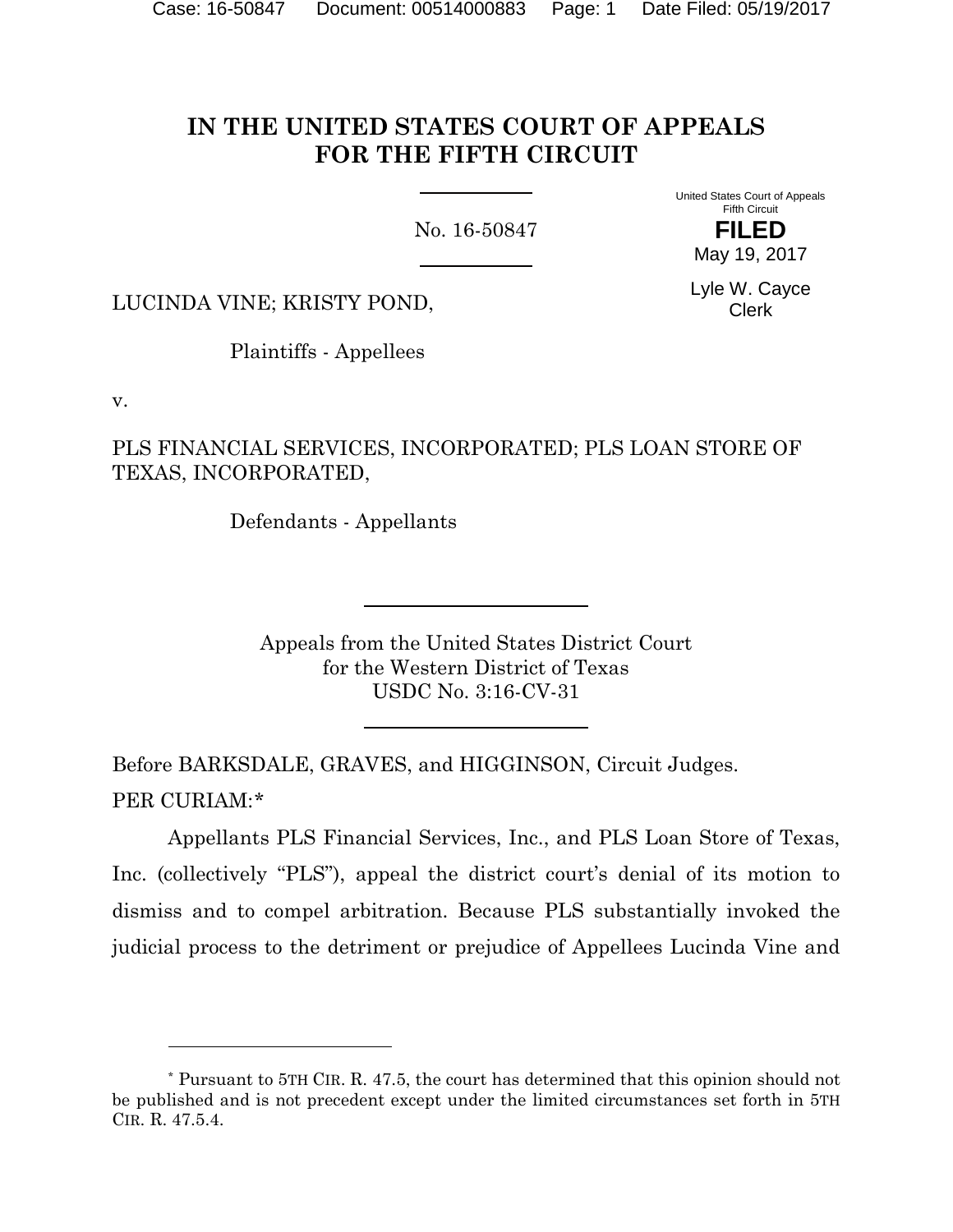Kristy Pond when it submitted false worthless check affidavits, we AFFIRM the judgment of the district court.

### **BACKGROUND**

PLS's business is to provide short-term loans to customers. To obtain loans, PLS customers must present blank or post-dated checks for the amount borrowed plus a finance charge and a credit-access-business fee. They must also sign PLS's Loan Disclosure, Promissory Note and Security Agreement and a Credit Services Agreement (the "Agreement"), which requires arbitration of all "disputes." The Agreement states:

> For purposes of this Waiver of Jury Trial and Arbitration Provision . . . the words "dispute" and "disputes" are given the broadest possible meaning and include, without limitation (a) all claims, disputes, or controversies arising from or relating directly or indirectly to signing of this Arbitration Provision, the validity and scope of this Arbitration Provision, the validity and scope of this Arbitration Provision and any claim or attempt to set aside this Arbitration Provision . . . .

Vine and Pond allege that during the loan application process, PLS asked them for blank or post-dated checks, but assured them that the checks would not be cashed and would only be used to verify checking accounts. However, PLS cashed the checks as soon as Vine and Pond defaulted on their loans, and then submitted worthless check affidavits to local district attorneys' offices when the checks bounced. According to Vine and Pond, PLS's actions were part of a regular strategy whereby PLS submitted false worthless check affidavits to achieve repayment of the loans and to avoid arbitrating any collection actions. In addition, Vine and Pond allege that PLS knew that its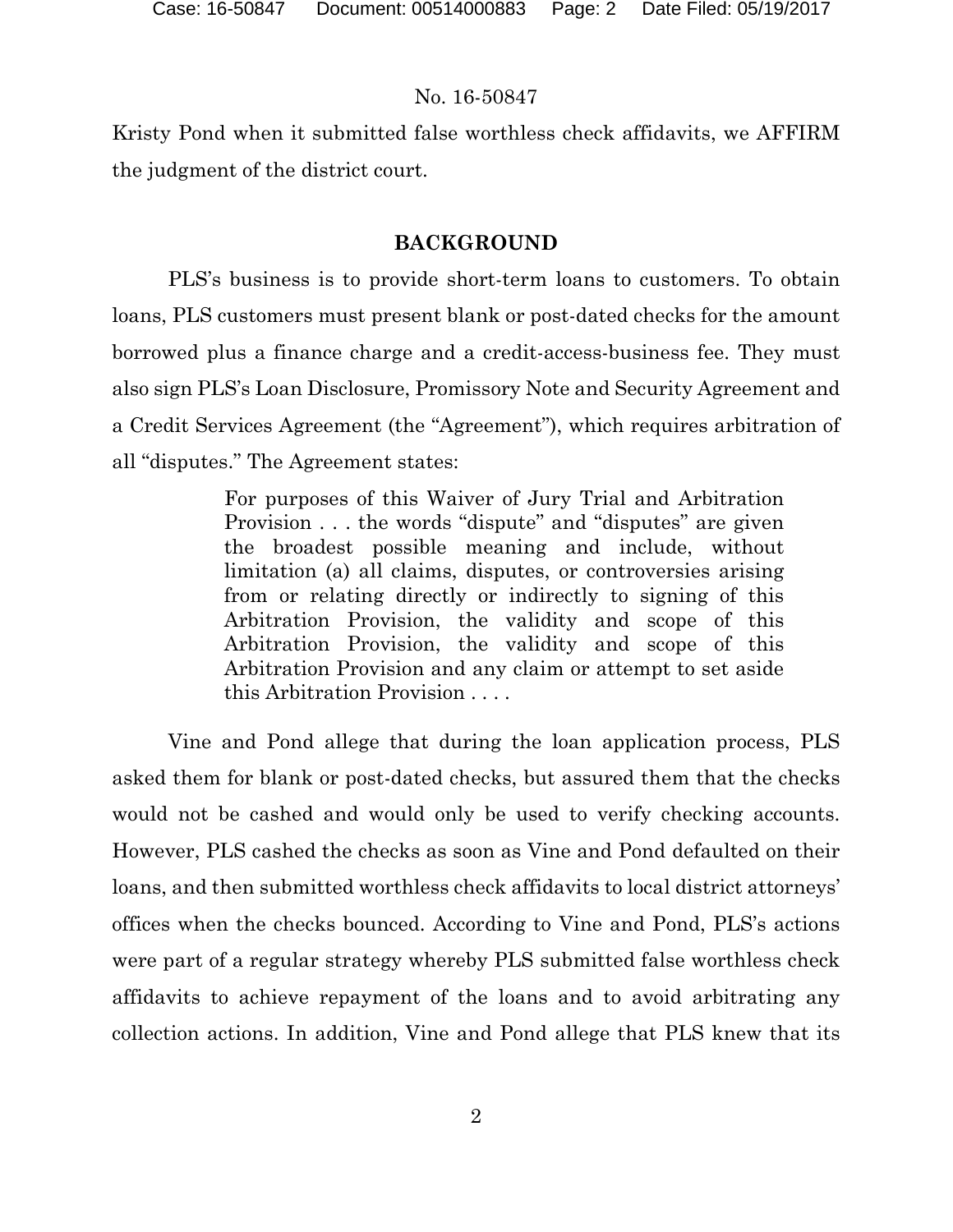submission of false worthless check affidavits violated Texas law. *See* Tex. Fin. Code §§ 393.201(c) and 292.301.

Soon after submission of the worthless check affidavits, Vine and Pond received letters from their local district attorneys' offices, notifying them that they would need to pay restitution to PLS and statutory fees or face criminal proceedings on theft by check charges.

On January 26, 2016, Vine and Pond initiated the present class action against PLS on behalf of themselves and all similarly-situated plaintiffs, alleging: (1) malicious prosecution; (2) Texas Deceptive Trade Practices Act violations; (3) fraud; and (4) Texas Finance Code § 392.301 violations. On March 23, 2016, PLS moved to dismiss the proceedings and compel Vine and Pond to arbitrate their claims pursuant to the Agreement. On June 6, 2016, the district court denied PLS's motion to dismiss, stating that, even if Plaintiffs had agreed to arbitration, PLS had waived its right to compel them to do so by submitting the worthless check affidavits. PLS appeals from the district court's denial of their motion to dismiss and to compel arbitration.

#### **STANDARD OF REVIEW**

"We review the issue of whether a party's conduct amounts to a waiver of arbitration *de novo*." *Subway Equip. Leasing Corp. v. Forte*, 169 F.3d 324, 326 (5th Cir. 1999). A motion to compel arbitration is generally treated as a motion to dismiss. *See Suburban Leisure Ctr., Inc. v. AMF Bowling Prods., Inc.*, 468 F.3d 523, 525 (8th Cir. 2006). Consequently, we accept Vine and Pond's well-pleaded facts as true and view them in the light most favorable to them. *Id*.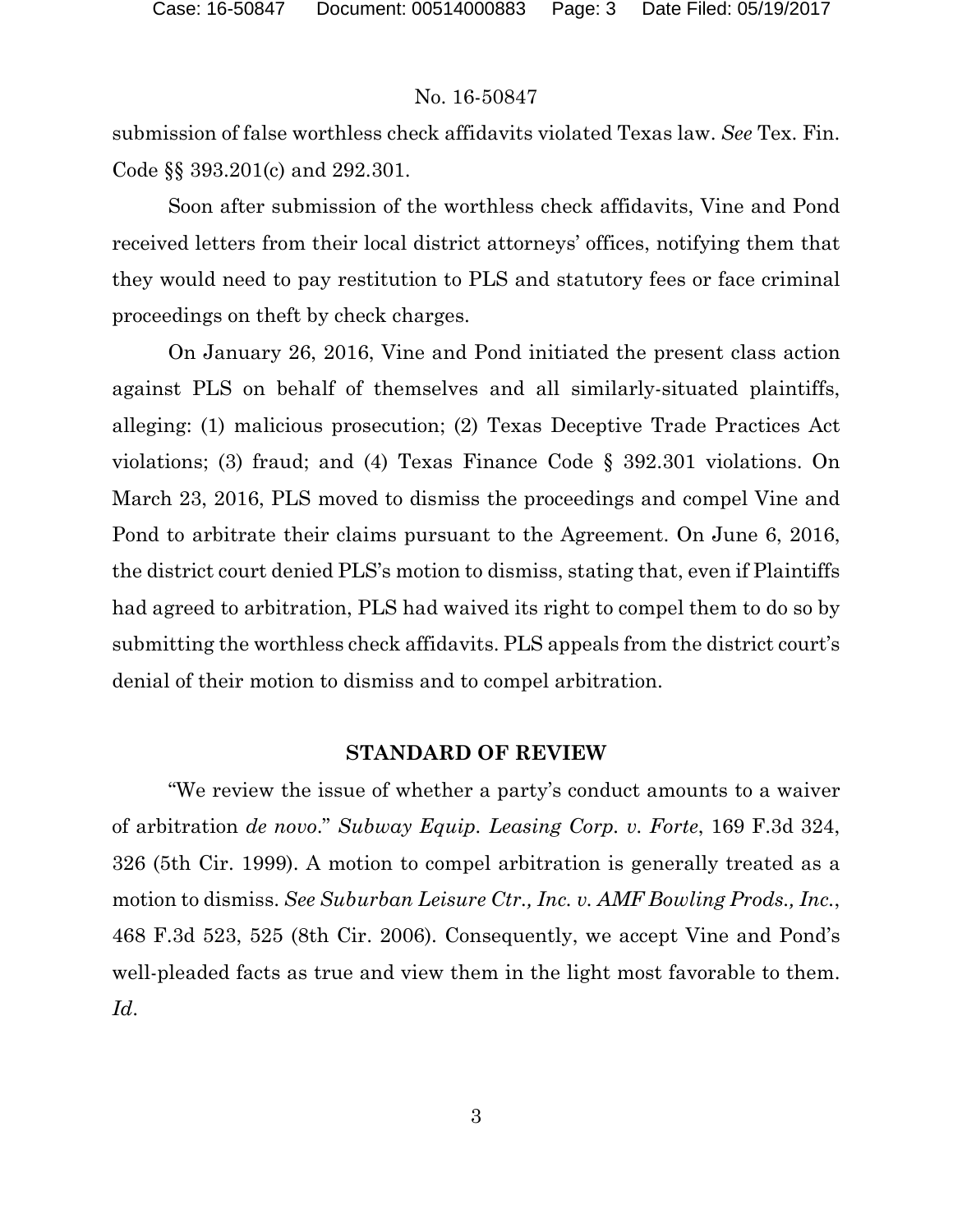## **DISCUSSION**

PLS makes three arguments on appeal. It contends that the district court erred by: (1) deciding whether PLS waived its right to compel arbitration by participating in litigation conduct; (2) ignoring the parties' express agreement to arbitrate all disputes, including any litigation-conduct waiver claims; and (3) concluding that PLS waived its right to arbitrate by submitting worthless check affidavits. None of these arguments are persuasive.

#### I.

First, the district court did not err by deciding the litigation-conduct waiver. In *Tristar Fin. Ins. Agency v. Equicredit Corp. of Am.*, 97 F. App'x 465, 464 (5th Cir. 2004), we recognized that when "waiver . . . depends on the conduct of the parties before the district court," "the court, not the arbitrator, is in the best position to decide whether the conduct amounts to a waiver under applicable law." Here, the district court's waiver decision depended on the conduct of PLS—a party to the litigation. Consequently, the district court was "in the best position" to decide the litigation-conduct waiver. *Id*.

PLS contends that the Supreme Court's decision in *BG Group, PLC v. Republic of Argentina*, 134 S. Ct. 1198 (2014), abrogates any persuasive effect of our *Tristar* decision. In *BG Group*, the Supreme Court stated that courts should decide issues "such as whether the parties are bound by a given arbitration clause, or whether an arbitration clause in a concededly binding contract applies to a particular type of controversy." *BG Group*, 134 S. Ct. at 1206 (quotations omitted). But arbitrators should decide questions "about the meaning and application of particular procedural preconditions for the use of arbitration." *Id.* at 1207. Because *BG Group* defines "claims 'of waiver, delay, or a like defense to arbitrability'" as procedural, PLS argues that litigation-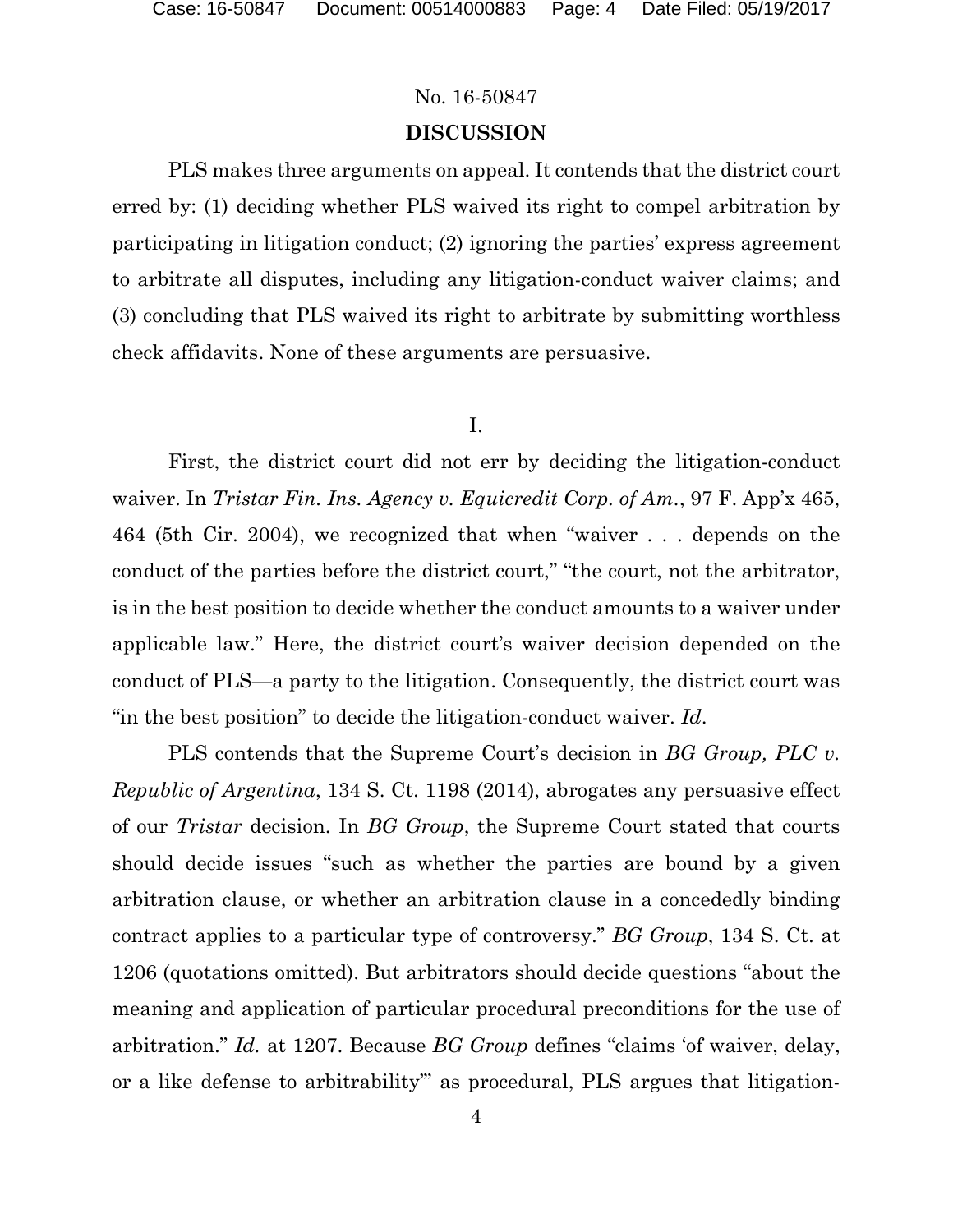conduct waiver should be decided by an arbitrator, and not a court. *See id*. at 1202 (quoting *Moses H. Cone Memorial Hosp. v. Mercury Constr. Corp.*, 460 U.S. 1, 25 (1983)). PLS notes that in *Howsam v. Dean Witter Reynolds, Inc.*, 537 U.S. 79, 84 (2002) (quoting *Moses H. Cone Memorial Hospital*, 460 U.S. at 25), the Supreme Court also stated that "claims 'of waiver, delay, or a like defense to arbitrability'" are procedural and thus arbitrator-committed.

Despite the surface appeal of this argument, a careful reading of *BG Group* and *Howsam* demonstrates that it is misguided. When confronted with the identical language in *Howsam*, the Third Circuit stated:

> Properly considered within the context of the entire opinion . . . we believe it becomes clear that the Court was referring only to waiver, delay, or like defenses arising from non-compliance with contractual conditions precedent to arbitration . . . and not to claims of waiver based on active litigation in court.

*See Ehleiter v. Grapetree Shores, Inc.*, 482 F.3d 207, 219 (3d Cir. 2007). Unlike other types of waiver, litigation-conduct waiver "implicates courts' authority to control *judicial* procedures or to resolve issues . . . arising from *judicial conduct*." *Id*. (emphasis in the original). Consequently, because "parties would expect the court to decide [litigation-conduct waiver] itself," the Third Circuit was unconvinced that the Supreme Court had meant for arbitrators, and not courts, to presumptively decide litigation-conduct waiver. The majority of our sister circuits agree. *See Marie v. Allied Home Mortg. Corp.*, 402 F.3d 1, 14 (1st Cir. 2005) ("We hold that the Supreme Court . . . did not intend to disturb the traditional rule that waiver by conduct, at least due to litigation-related activity, is presumptively an issue for the court."); *Grigsby & Assocs., Inc. v. M. Sec. Inv.*, 664 F.3d 1350, 1353 (11th Cir. 2011) (same); *JPD, Inc. v. Chronimed Holdings, Inc.*, 539 F.3d 388, 393 (6th Cir. 2008) (same); *Martin v. Yasuda*, 829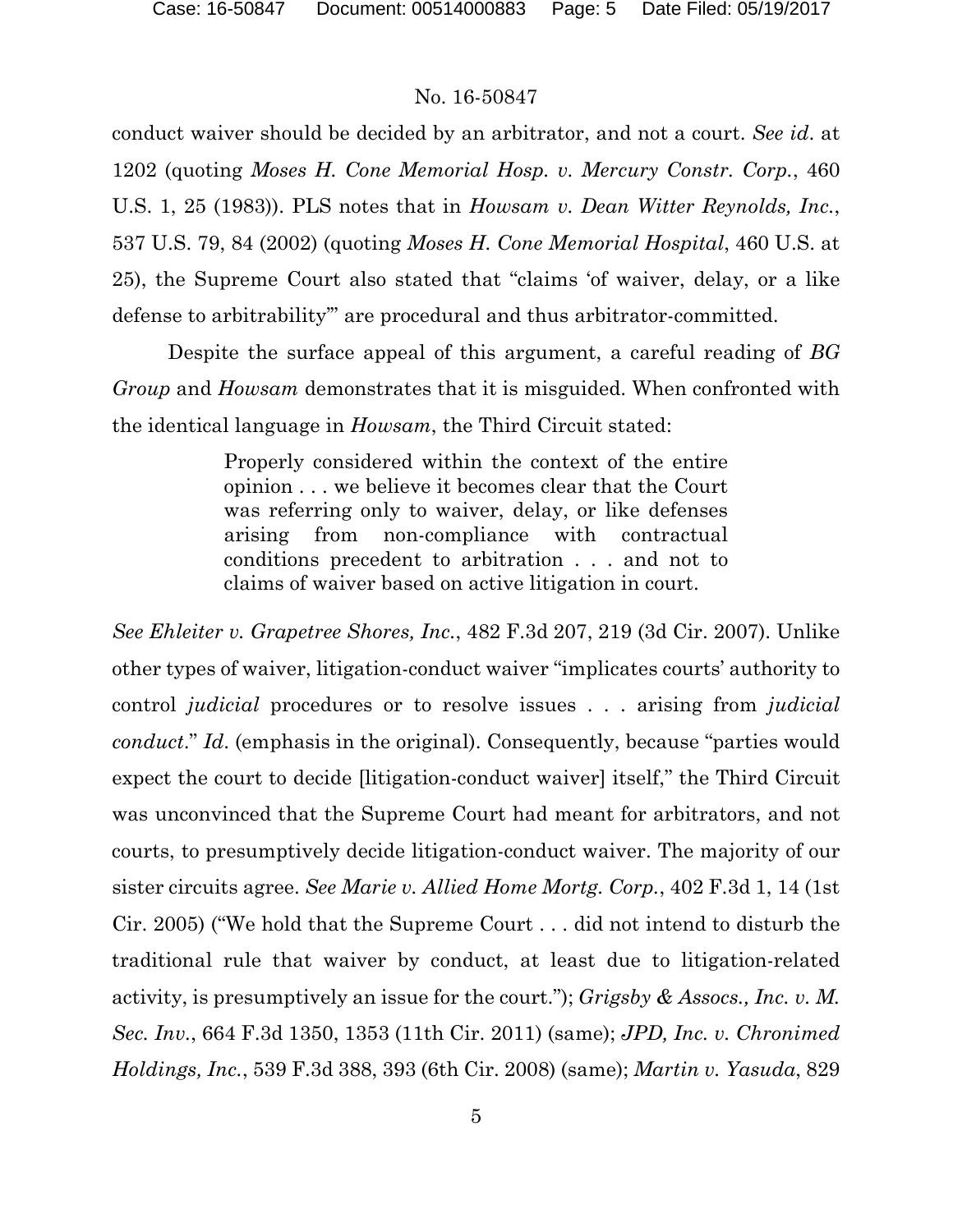F.3d 1118, 1122-23 (9th Cir. 2016) (same). *But see Nat'l Am. Ins. Co. v. Transamerica Occidental Life Ins. Co.*, 328 F.3d 462, 466 (8th Cir. 2003) (holding that all waiver challenges should be committed to an arbitrator). We note that a majority of the decisions addressing litigation-conduct waiver predate *BG Group*, but the logic of those decisions interpreting *Howsam* is equally applicable to *BG Group*. Consequently, the district court did not err.

#### II.

Second, the parties' express agreement does not address litigationconduct waiver. As a preliminary matter, PLS waived this issue by raising it for the first time in its motion to reconsider. *See LeClerc v. Webb*, 419 F.3d 405, 412 n.13 (5th Cir. 2005) ("A motion for reconsideration may not be used to . . . introduce new arguments."). However, even if PLS had not waived the issue, we would reach the same conclusion.

While the language of an arbitration agreement can displace the presumption that a court should decide an issue, "[a]n issue that is presumptively for the court to decide will be referred to the arbitrator for determination only where the parties' arbitration agreement contains 'clear and unmistakable evidence' of such an intent." *See Ehleiter*, 482 F.3d at 221 (quoting *First Options of Chicago, Inc. v. Kaplan*, 514 U.S. 938, 944 (1995)).

Here, we do not find "clear and unmistakable evidence" that the parties intended to arbitrate litigation-conduct waiver. *Id.* Though the parties' agreement requires arbitration of "any claim or attempt to set aside this Arbitration Provision," it does not explicitly mention litigation-conduct waiver. *See Principal Investments, Inc. v. Cassandra Harrison*, 366 P.3d 688, 696 (Nev. 2016) ("Had Rapid Cash intended to delegate litigation-conduct waiver to the arbitrator, rather than the court, the agreements could and should have been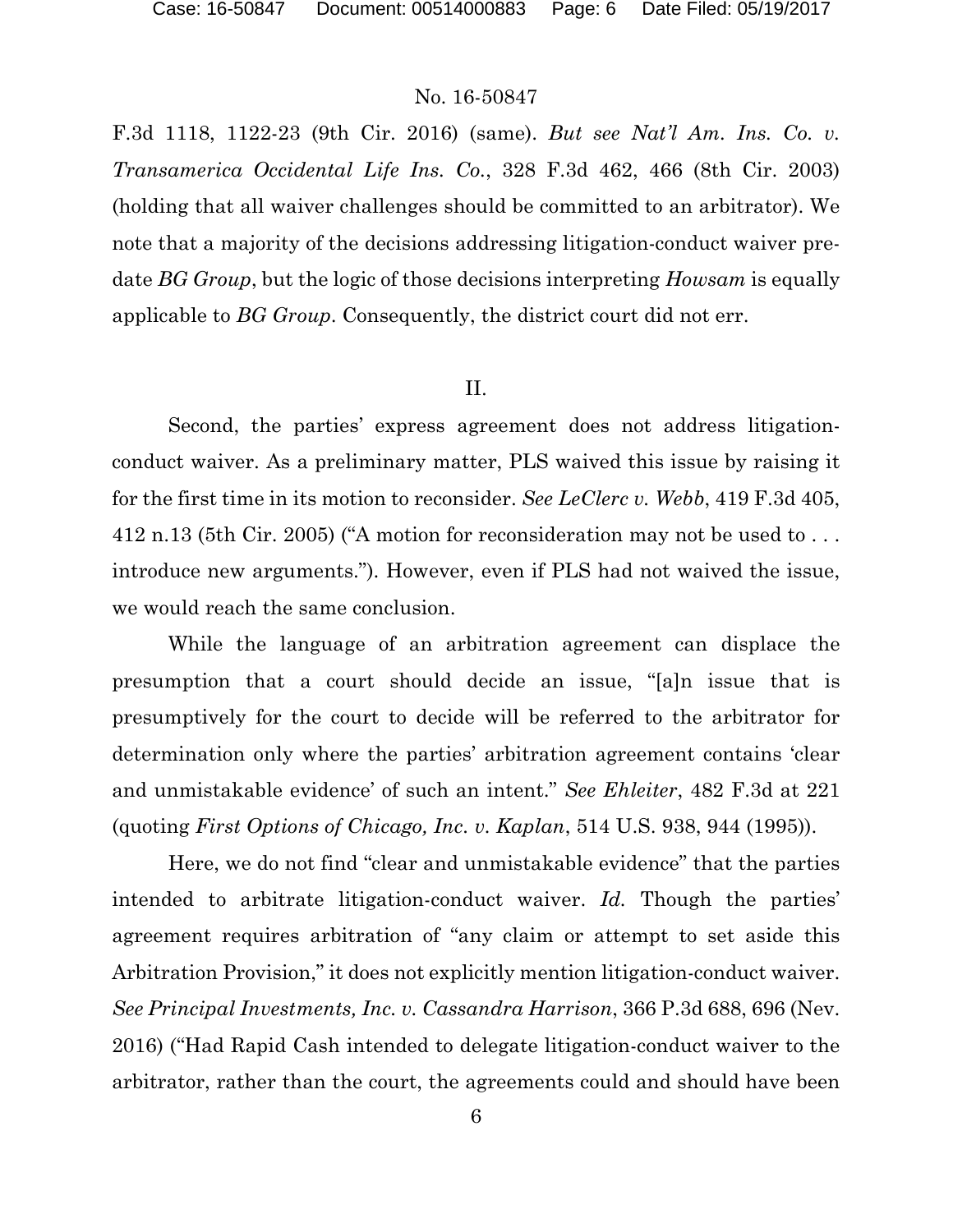written to say that explicitly."). Furthermore, we "cannot interpret the Agreement's silence regarding who decides the waiver issue here 'as giving the arbitrators that power for doing so . . . [would] force [an] unwilling part[y] to arbitrate a matter he reasonably would have thought a judge, not an arbitrator, would decide.'" *Ehleiter*, 482 F.3d at 222 (quoting *First Options*, 514 U.S. at 945). Because the Agreement does not contain "clear and unmistakable evidence" of an intent to arbitrate the instant litigation-conduct waiver issue, the district court did not err. *Id*. at 221.

#### III.

Third, the district court correctly found that Vine and Pond plausibly alleged that PLS waived arbitration when it submitted false worthless check affidavits. "The question of what constitutes a waiver of the right of arbitration depends on the facts of each case." *Tenneco Resins, Inc. v. Davy Int'l AG*, 770 F.2d 416, 420 (5th Cir. 1985). "Waiver will be found when the party seeking arbitration substantially invokes the judicial process to the detriment or prejudice of the other party." *Subway Equipment Leasing Corp.*, 169 F.3d at 326 (quoting *Miller Brewing Co. v. Fort Worth Distrib. Co.*, 781 F.2d 494, 497 (5th Cir. 1986)).

#### A.

A party substantially invokes the judicial process when it "engage[s] in some overt act in court that evinces a desire to resolve the arbitration dispute through litigation." *Id*. "We use the term [invoke] to describe the act of implementing or enforcing the judicial process, not the act of calling upon for support or assistance, as say, one would invoke a spirit or the elements." *Id.*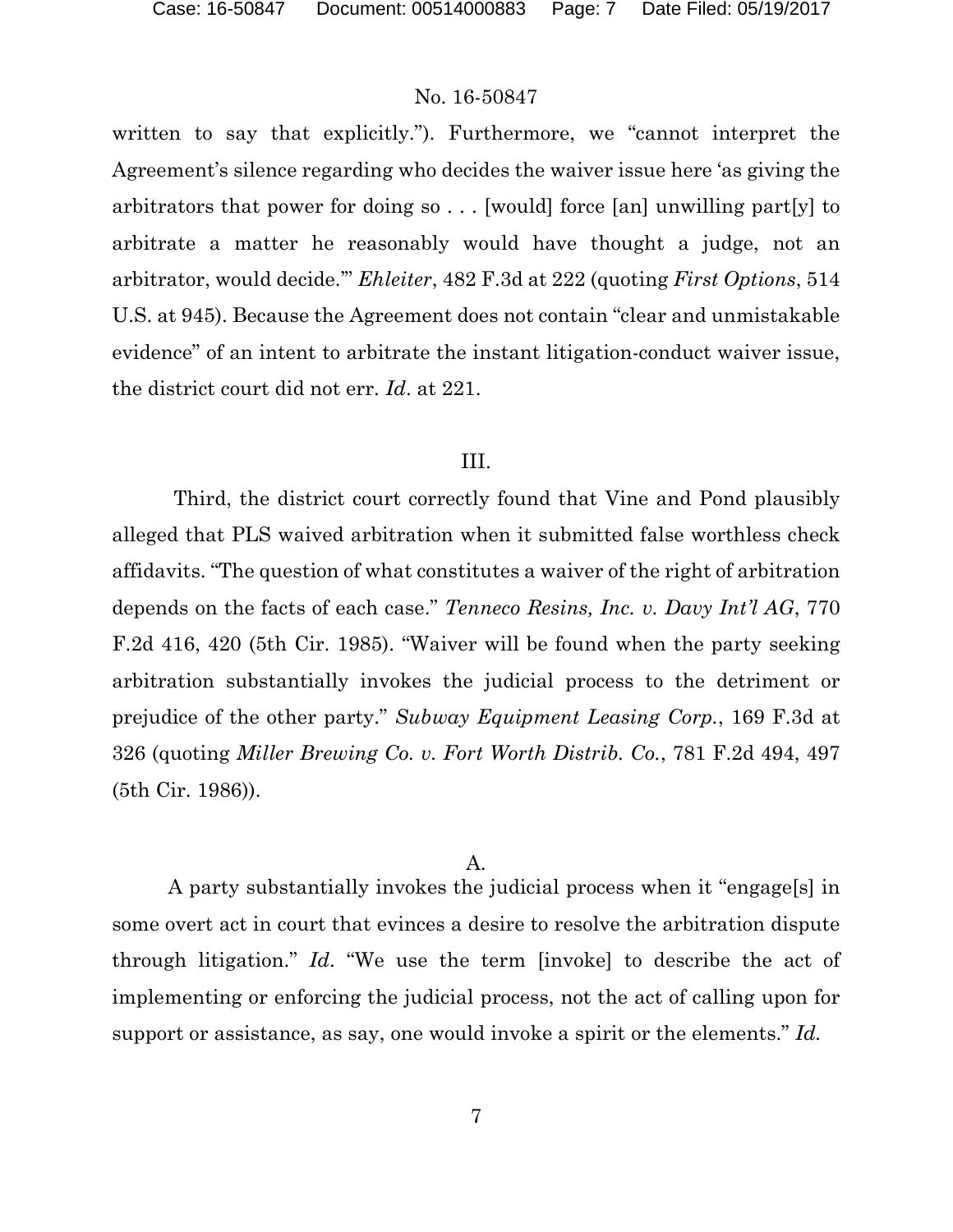l

#### No. 16-50847

As the district court noted, whether PLS sufficiently implemented the criminal justice system to its own benefit such that its conduct constitutes a substantial invocation of the judicial process is a matter of first impression before this Court. On this narrow issue, we find no guidance from any of our sister circuits.

Here, Vine and Pond allege that PLS systematically engaged in a strategy of submitting worthless check affidavits that falsely stated that borrowers had committed theft by check. In addition, Vine and Pond claim that PLS submitted these false affidavits solely to achieve repayment of loans and to avoid arbitrating any collection actions. According to Vine and Pond, PLS also knew that the affidavits violated Texas law. Texas law does not permit a lender to "threaten or pursue criminal charges against a consumer related to a check . . . in the absence of forgery, fraud, theft, or other criminal conduct." *See* Tex. Fin. Code § 393.201(c); *see also* Tex. Fin. Code § 392.301.

Documents incorporated by reference into Vine and Pond's complaint also show the mechanics of PLS's alleged course of conduct.[1](#page-7-0) One of the affidavits submitted by PLS and a letter received by a borrower from her local district attorney's office show that the district attorney's office sent out the letter the day after it stamped the corresponding PLS affidavit as "received." This comparison plausibly suggests that when the local district attorney's office sent out its letter requesting restitution, it relied solely on PLS's representations that the customer had committed theft by check. These documents also suggest that the district attorney's office may not have

<span id="page-7-0"></span><sup>&</sup>lt;sup>1</sup> In ruling on motions to dismiss, courts may examine documents incorporated into the complaint by reference. *See Lormand v. US Unwired, Inc.*, 565 F.3d 228, 251 (5th Cir. 2009).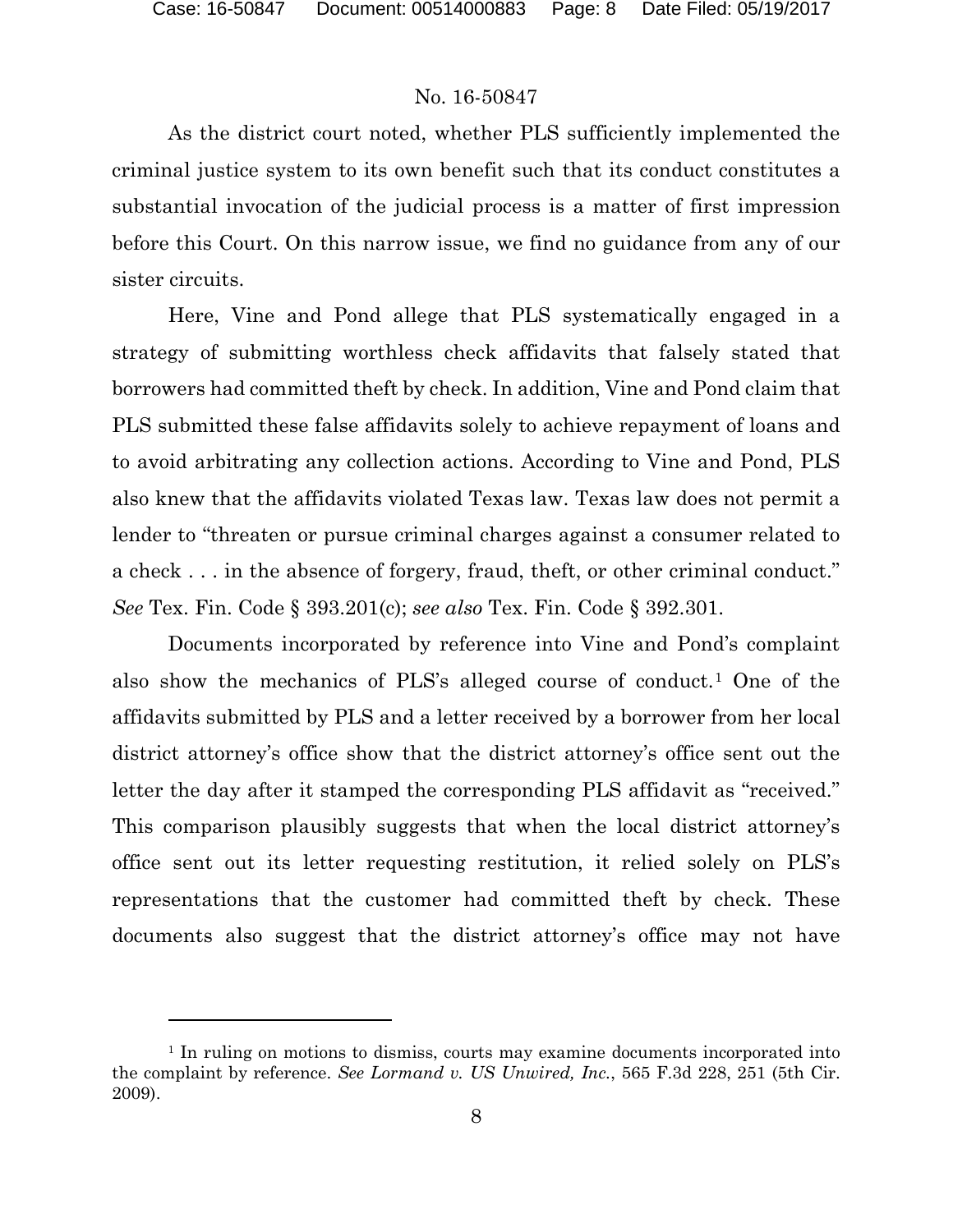exercised robust discretion in reviewing PLS's affidavits before initiating criminal proceedings against PLS customers. As the district court noted,

> If what Plaintiffs allege is true, Defendants conduct is merely a pretext to obtain a favorable ruling, which Defendants can then use in either defending or prosecuting a lawsuit brought by or against Plaintiffs in an arbitration proceeding.

Moreover, if true, PLS's conduct is inconsistent with a right to arbitrate.

In determining whether PLS's alleged actions are consistent with a right to arbitrate, three state-court decisions are instructive. In *Principal Investments*, 366 P.3d at 690–91, the Nevada Supreme Court found that Defendant Rapid Cash waived its right to arbitrate when it secured thousands of default judgments against the named plaintiffs and other borrowers by submitting false affidavits prepared by its process server. The court explained: "By initiating a collection action in justice court, Rapid Cash waived its right to arbitrate to the extent of inviting its borrower to appear and defend on the merits of that claim." *Id.* at 697. It also stated:

> If the judgment Rapid Cash obtained was the project of fraud or criminal misconduct and is unenforceable for that reason, it would be unfairly prejudicial to the judgment debtor to require arbitration of claims seeking to set that judgment aside, to enjoin its enforcement, and otherwise to remediate its improper entry.

#### *Id*. at 697–98.

The Texas Court of Appeals decision in *In re Christus Spohn Heath Sys. Corp.*, 231 S.W.3d 475 (Tex. App.—Corpus Christi 2007, no pet.), is also instructive here. *Christus Spohn* was a premises liability case arising out of a murder in a hospital parking lot. When the murder victim's husband filed a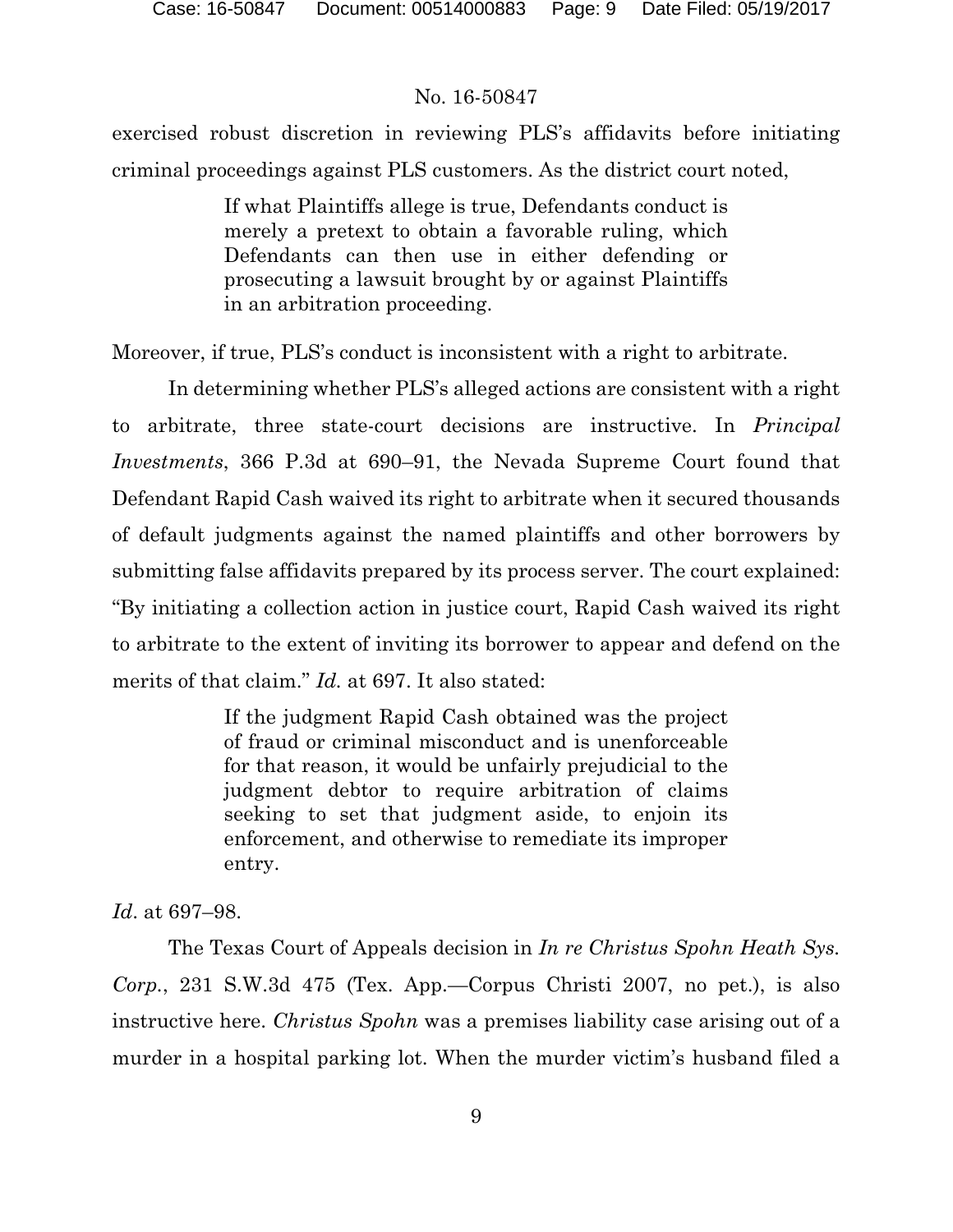civil lawsuit against the hospital, the hospital moved to compel arbitration. *Id*. at 481. However, the court denied the hospital's motion because the hospital had sought an order of contempt against the husband's counsel during the criminal proceedings. *Id*. The court explained that while "ordinarily [it] would not consider actions in a separate cause as indicative of waiver," the hospital's actions were "part of its strategic plan of defense in the underlying matter that would be inconsistent with a right to arbitrate." *Id*.

As in *Christus Spohn*, PLS allegedly submitted the false worthless check affidavits as "part of its strategic plan of defense in the underlying matter" to achieve loan repayment. *See Christus Spohn*, 231 S.W.3d at 481. As in *Principal Investments*, PLS allegedly derived benefit by engaging the criminal justice system through improper conduct. If it is true that PLS's submission of worthless check affidavits was fraudulent, "it would be unfairly prejudicial to [Vine, Pond, and similarly situated borrowers] to require arbitration of claims . . . to remediate [the] improper entry" of the affidavits. *See Principal Investments*, 366 P.3d at 690. Thus, Vine and Pond have plausibly alleged that PLS waived its right to arbitrate when it submitted false worthless check affidavits.

Nevertheless, PLS argues that we should follow the Texas Court of Appeals decision in *Cash Biz, LP v. Henry et al.,* 2016 WL 4013794 (Tex. App.— San Antonio 2016, pet. filed). In *Cash Biz*, the court found that Defendant Cash Biz did not waive its right to arbitrate when it "contacted the applicable local district attorneys and submitted information necessary to make a criminal complaint." *Cash Biz,* 2016 WL 4013794, at \*2. The court stated that "courts consistently evaluate a party's conduct *after* suit is filed to determine whether it waived its right to arbitration. Here, the parties focus on Cash Biz's conduct in a separate proceeding *before* the underlying litigation was filed by the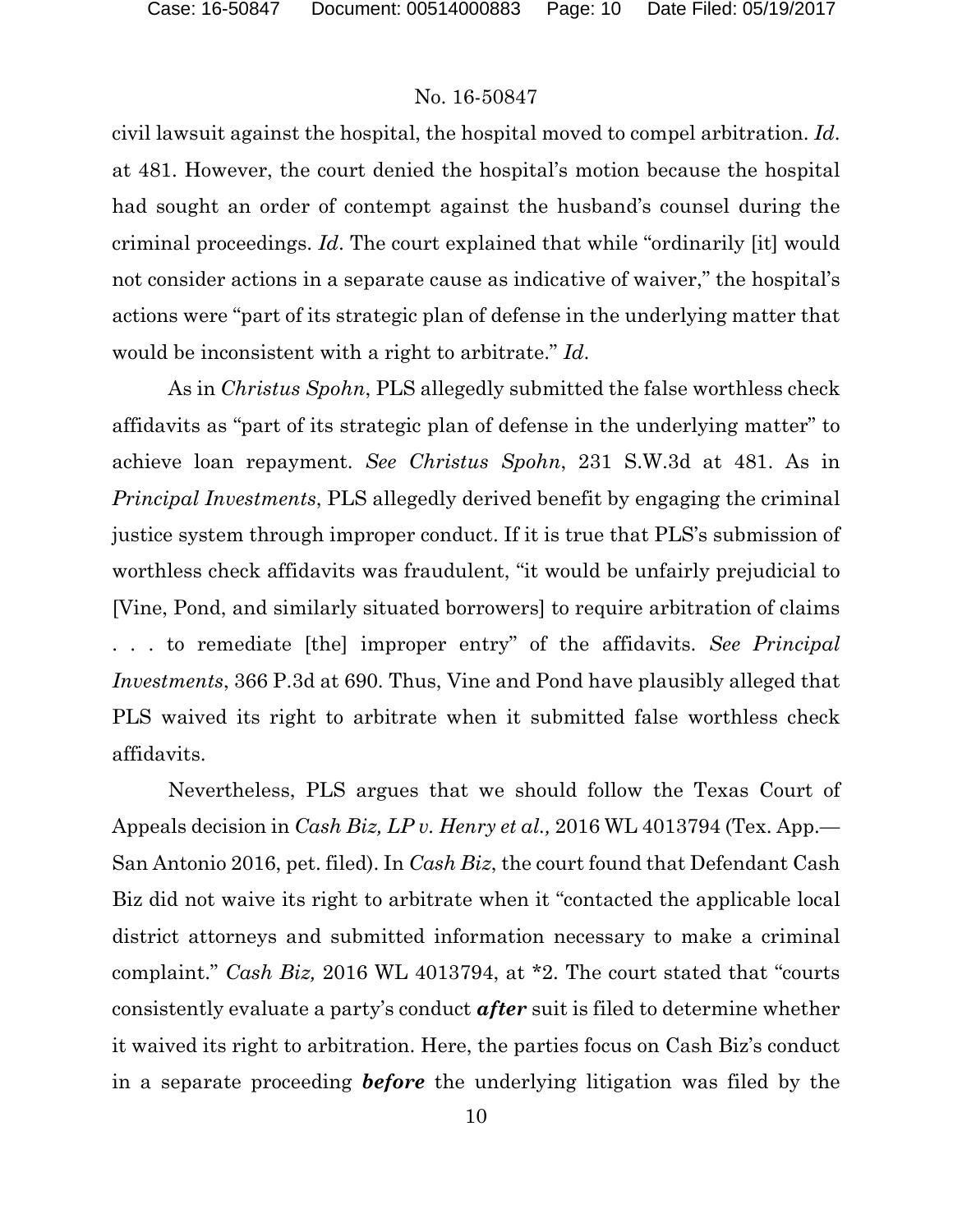Borrowing Parties." *Id.* at \*8 (emphasis in the original). The court also reasoned that "[i]n Texas, the filing of criminal charges and initiation of criminal process is the discretion of the prosecuting attorney." *Id*. Consequently, the preliminary act of "filing of suit or initiation of litigation is not 'substantial invocation of judicial process.'" *Id*. (quoting *G.T. Leach Builders, LLC v. Sapphire V.P., LP*, 458 S.W.3d 502, 512 (Tex. 2015)).

However, despite the obvious factual similarities between *Cash Biz* and this case, we decline to follow *Cash Biz* for the following reasons: As the dissent in *Cash Biz* aptly noted, here, "we are presented with the unique situation of a civil lawsuit and a criminal proceeding, both of which arise out of the same civil debt." *Cash Biz*, 2016 WL 4013794, at \*10 (Martinez, J., dissenting). Moreover, it is alleged that the criminal proceedings were an integral component of PLS's litigation strategy to collect on outstanding debt. If PLS attempted to "game the system" by initiating theft by check proceedings in place of submitting collection actions to an arbitrator, PLS should not be allowed "a second bite at the apple through arbitration" to resolve related issues. *See Cargill Ferrous Int'l v. SEA PHX. MV*, 325 F.3d 695, 701 (5th Cir. 2003) ("Under the facts of this case, it is clear Serene is not gaming the system by seeking a win at trial, and in the case of loss, anticipating a second bite at the apple through arbitration.").

In addition, we also agree with the *Cash Biz* dissent that the majority in that case did not sufficiently consider the critical role that the Defendant played in the criminal proceedings as the complainant. *See Cash Biz*, 2016 WL 4013794, at \*10 (Martinez, J., dissenting) ("[W]hile the formal parties in a criminal proceeding are the defendant and the State of Texas, the victim or complaintant [sic] has a personal interest in the prosecution and thus plays a unique role in criminal proceedings."). Here, Vine and Pond allege that PLS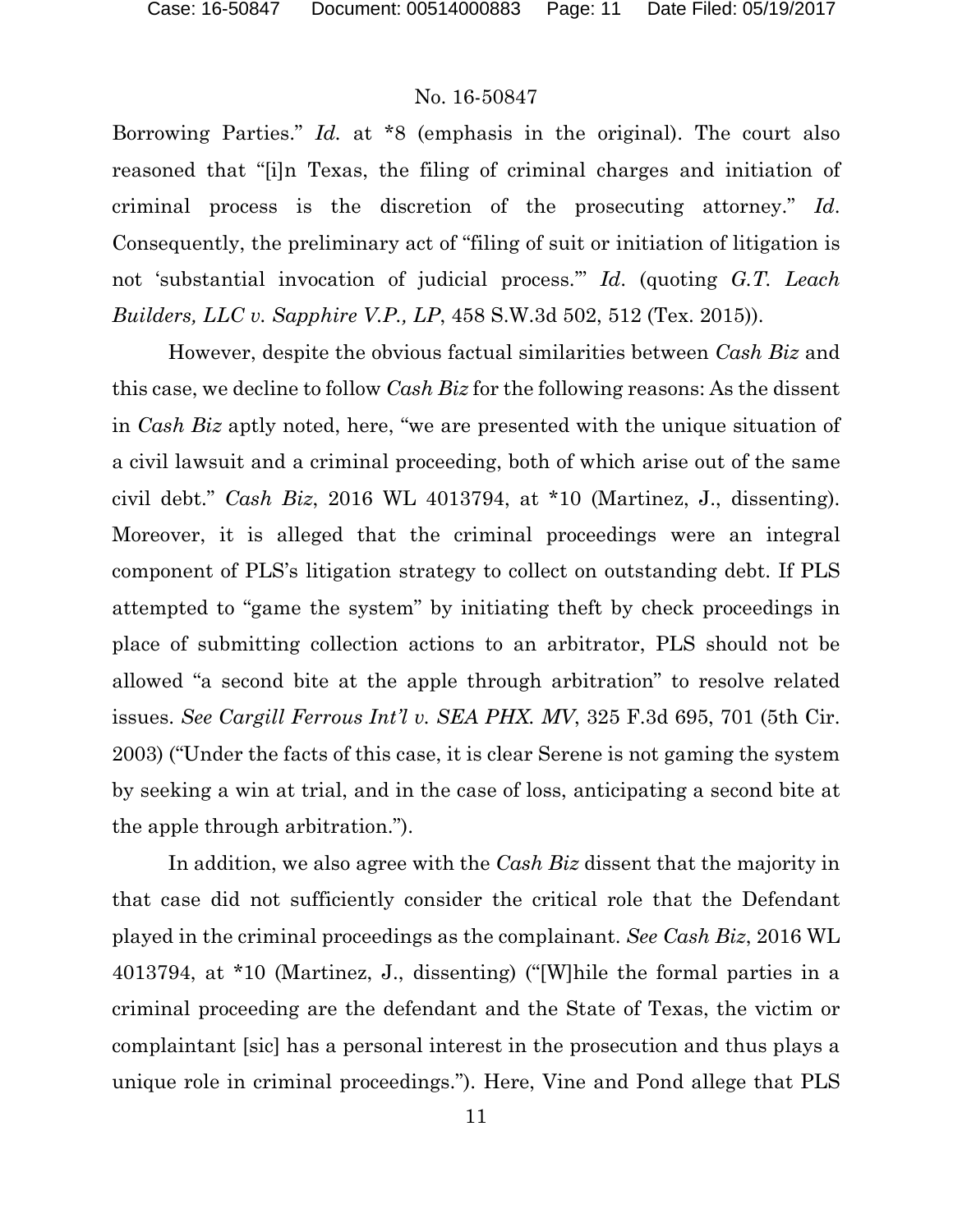had a great "personal interest in the prosecution" as it constituted a means to achieve repayment of its loans while avoiding arbitration. Furthermore, documents incorporated by reference into Vine and Pond's complaint arguably show that PLS drove all theft by check criminal proceedings when it submitted the worthless check affidavits to local district attorneys' offices. In other words, had PLS not submitted the worthless check affidavits, "no criminal prosecution would have occurred." *See id*. at \*9 (Martinez, J., dissenting).

Therefore, by allegedly submitting false worthless check affidavits, PLS "invoke[d] the judicial process to the extent it litigate[d] a specific claim it subsequently [sought] to arbitrate." *See Subway Equip. Leasing Corp.*, 169 F.3d at 328. As the district court made clear, "Defendants have initiated a process that invites Texas district attorneys' offices to address issues that are at stake in the instant action." Most obviously, all claims involve whether PLS misled or threatened Vine, Pond, and the class of PLS customers they purport to represent in order to obtain outstanding debt owed to PLS.

#### B.

Vine and Pond have also demonstrated detriment or prejudice from PLS's submission of worthless check affidavits. "Prejudice in the context of arbitration waiver refers to delay, expense, and damage to a party's legal position." *Nicholas v. KBR, Inc.*, 565 F.3d 904, 910 (5th Cir. 2009). Here, Vine and Pond would have borne the costs of defending against any theft by check prosecution. In addition, they would have suffered the preclusive effect of a conviction in any subsequent litigation. Consequently, they have sufficiently shown detriment or prejudice. *See Subway Equip. Leasing Corp.*, 169 F.3d at 327.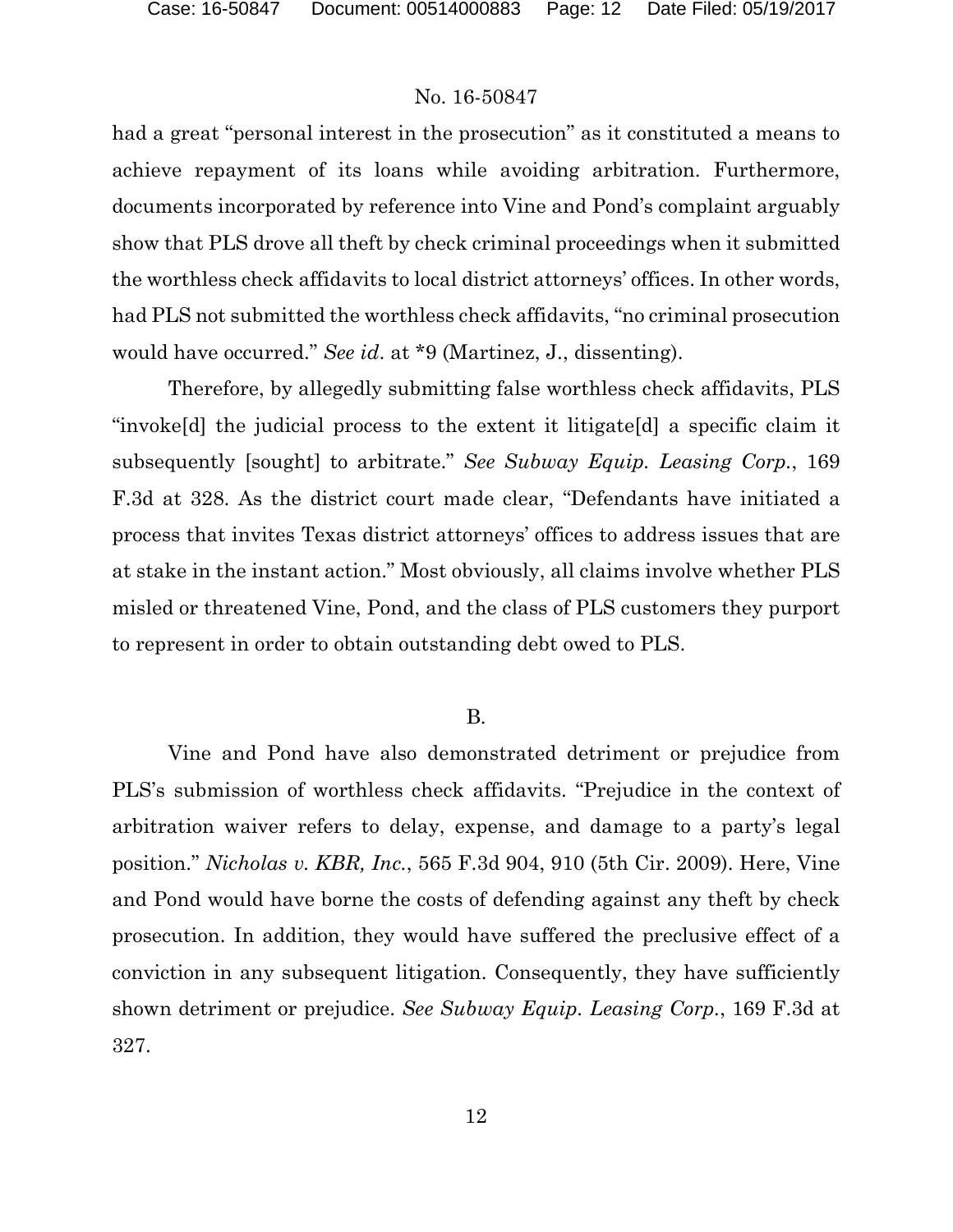# **CONCLUSION**

For the reasons stated above, we AFFIRM the judgment of the district court.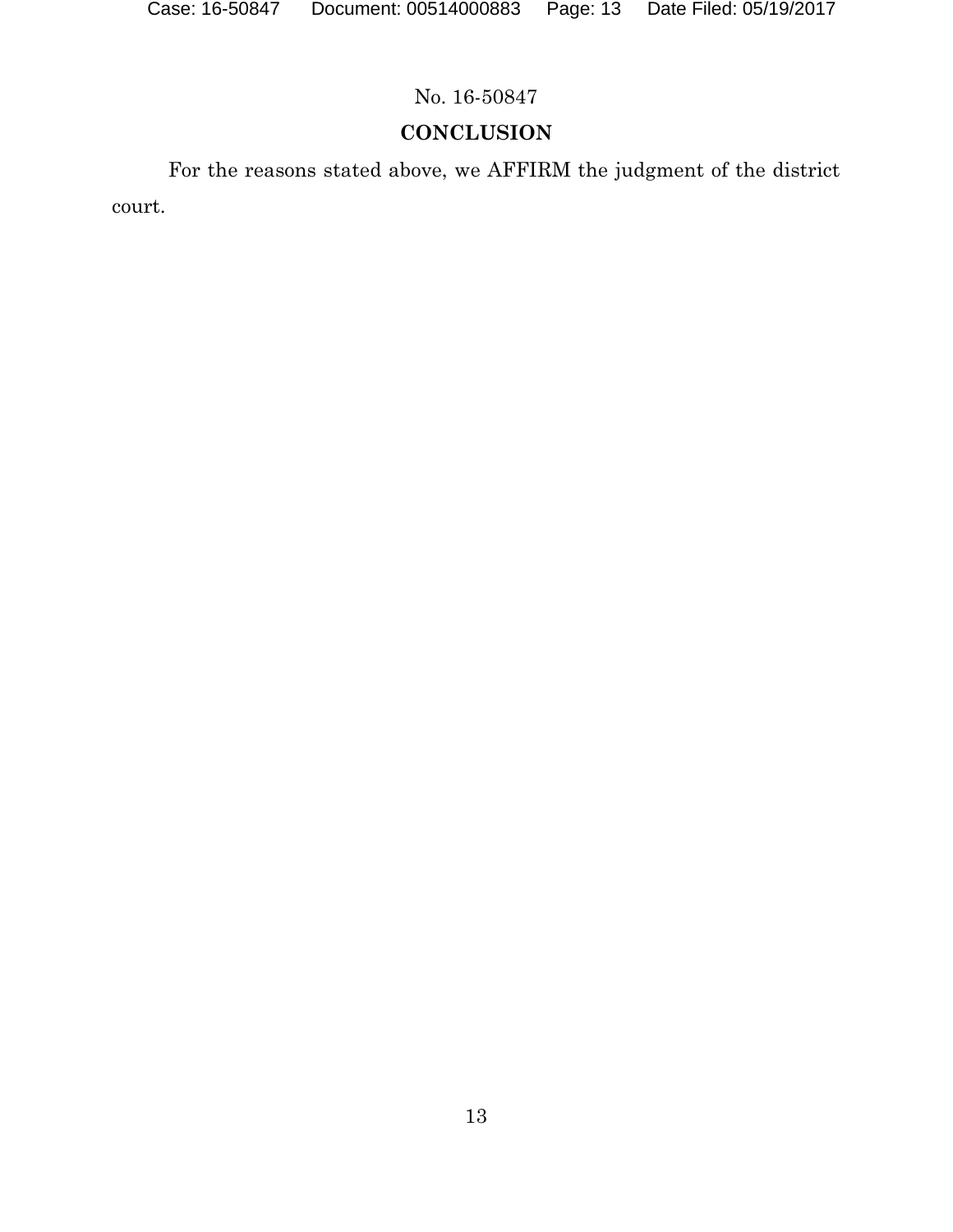STEPHEN A. HIGGINSON, Circuit Judge, dissenting:

Although I agree with the majority that the district court did not err by deciding litigation-conduct waiver, I would hold that PLS's conduct did not amount to waiver of arbitration. I believe the question is close, due largely to the unique procedural nature of theft-by-check cases—especially here, where there is evidence that PLS not only intended to force repayment of these loans by submitting worthless check affidavits, but in fact achieved that result. However, my read of our law in *Subway Equipment* is that more is required for a party to have "substantially invoke[d] the judicial process." *Subway Equipment Leasing Corp. v. Forte*, 169 F.3d 324, 326 (5th Cir. 1999).

To the extent it applies, my read of Texas law is the same. *See Cash Biz, LP v. Henry*, No. 04-15-00469-CV, 2016 WL 4013794, at \*6 (Tex. App.—San Antonio July 27, 2016, pet. filed) ("To waive arbitration, the party must engage in some overt act in court that evince[s] a desire to resolve the arbitrable dispute through litigation rather than arbitration." (internal quotation marks and citations omitted)). Furthermore, even accepting its legal framework, I view the Nevada Supreme Court's decision in *Harrison* as distinguishable due to the particularly overt and affirmative steps taken by the lender in that case, namely, "filling  $\ldots$  individual collection actions in justice court" and "secur[ing] thousands of default judgments against . . . borrowers who failed to appear and defend the collection lawsuits." *Principal Invs., Inc. v. Harrison*, 366 P.3d 688, 690–91 (Nev. 2016).

I share the majority's discomfort that PLS may be gaming the system through its submission of the worthless check affidavits, which is inconsistent with the company's current pro-arbitration stance. As Appellees note, attempting to secure repayment through the local district attorney's office not